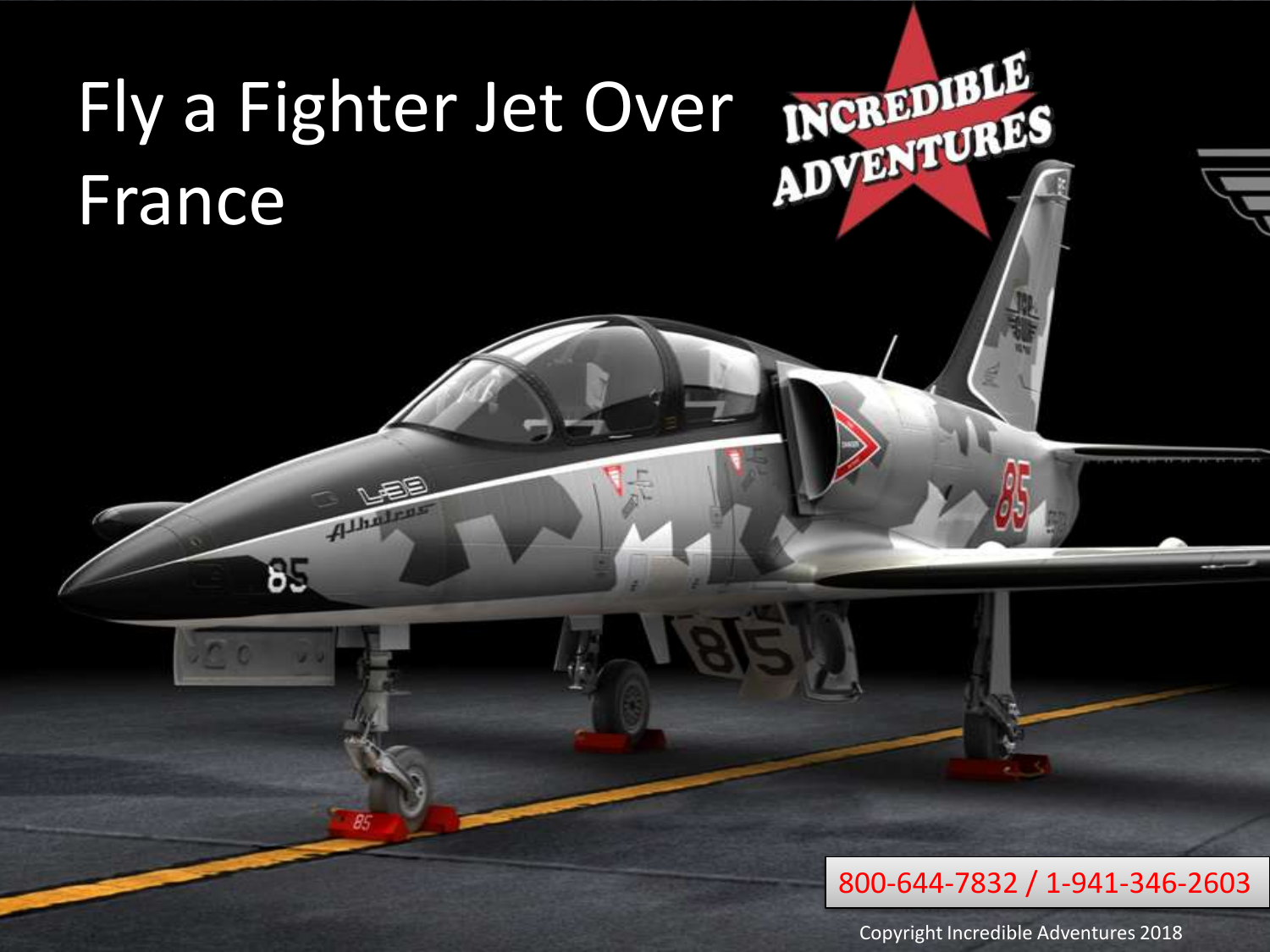

**Fly the Incredible L-39 Albatros Over Land and Sea No Pilot's License Required**

> Flights Take Off from Western France

Advanced Flight With Aerobatics and Onboard Video \$6250 US\*\*

Your incredible L-39 adventure includes:

- Low-level flight over the sea and around the Noirmoutier and Yeu I[slands.](https://www.incredible-adventures.com/l-39-france.html)
- Ground Attack Simulation Over Airfield
- Aerobatics over the Sea.
- Aerobatics over the Airfield
- Approximately 50 minutes of total flight time

*\*\*Price is based on exchange rate at time of purchase and is subject to change. Prices include 20% French VAT and onboard video. Add air-to-air photos & video for \$1250 US.*

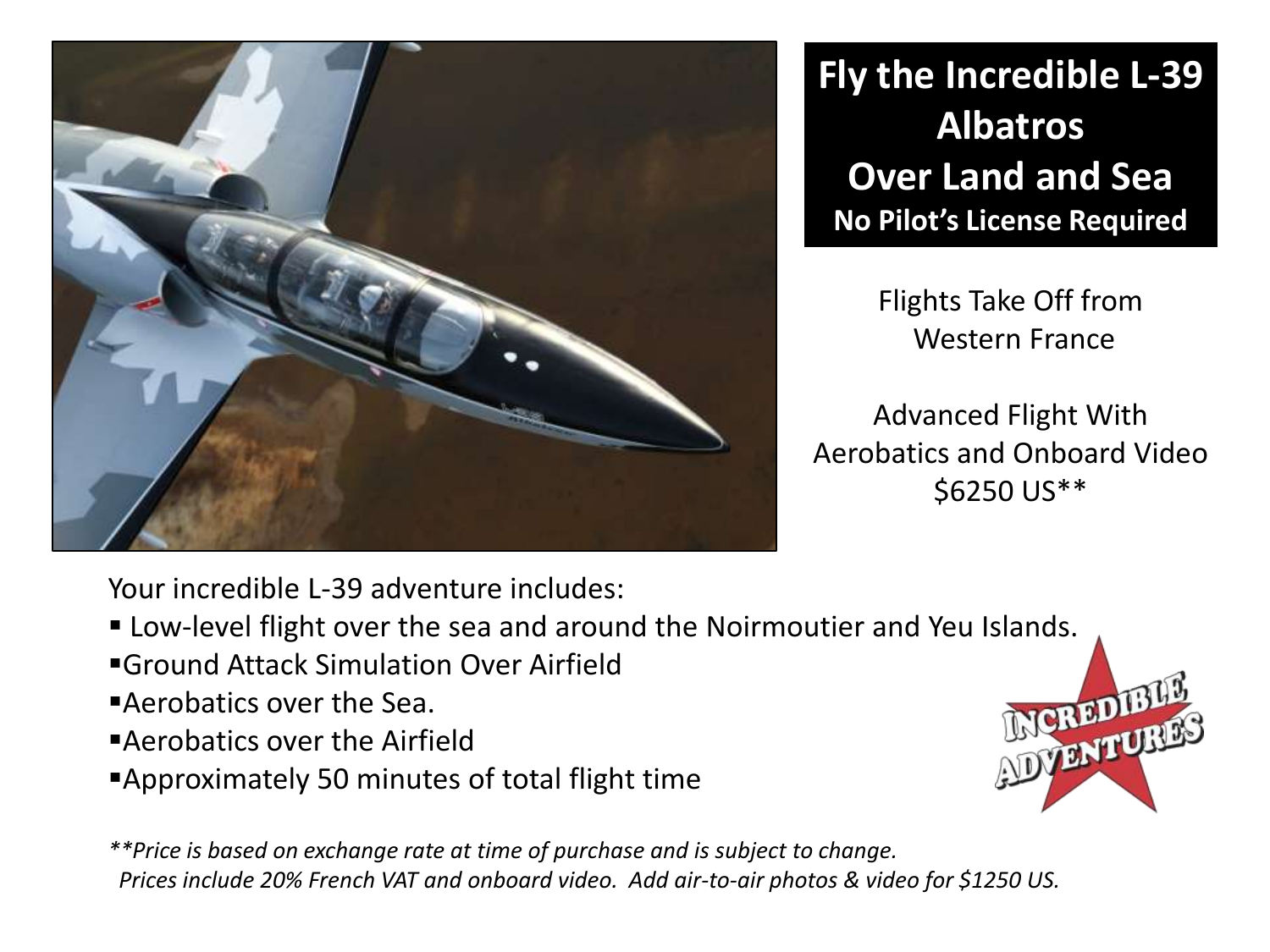

# **Two Flight Adventure in France Prepare for Your L-39 Flight in Another Great Aircraft**

Add a trainer flight in the Extra 330 or Game Bird GB1 to get the most from your L-39 flying adventure. A flight in one of our high-performance aerobatic propeller aircraft can help boost your g-tolerance and provides an opportunity for you to experience the sheer power difference between the aircraft.

> One Flight in the Extra or Game Bird One Flight in the L-39 Two onboard videos **\$7650 US\*\***



\*\*Price is based on exchange rate at time of purchase, includes France's 20% VAT and is subject to change.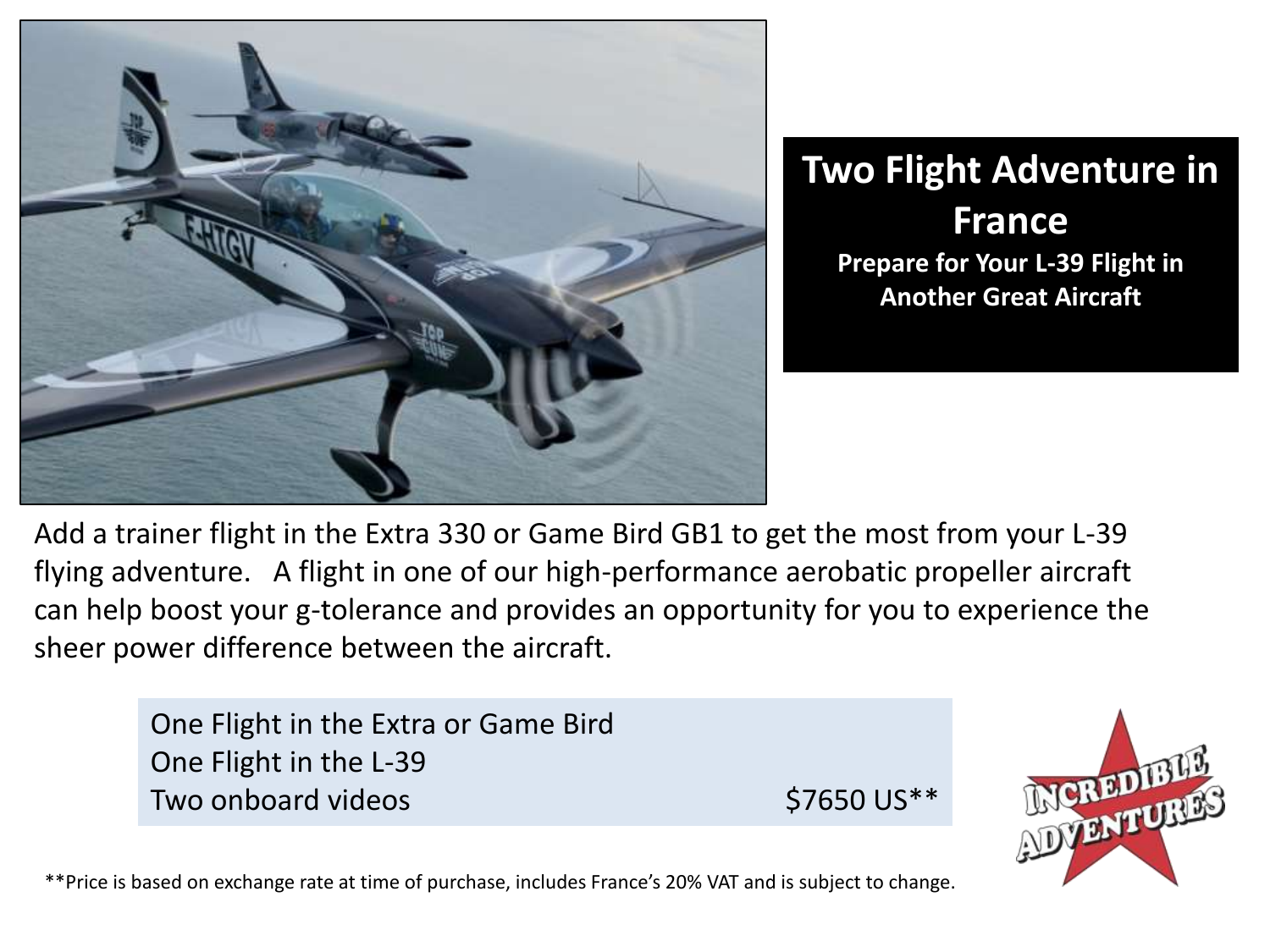## **Experience the Grand Slam of Flying Adventures in France**

## **Deluxe VIP Adventure Includes:**

- Glider Flight in the ASH 25
- Aerobatic Flight in the Game Bird GB1
- Advanced Aerobatics in the L-39
- Parachute Jump
- Opportunity to fly an RC Model
- Lunch and VIP Reception
- Deluxe Photos & Video
- Beachfront Accommodations (2 nights)





**Grand Slam Price: \$13,925 US\*\***



# [www.incredible-adventures.com](http://www.incredible-adventures.com/) 800-644-7382 / 1-941-346-2603

\*\*Price is based on exchange rate at time of purchase, includes France's 20% VAT and is subject to change.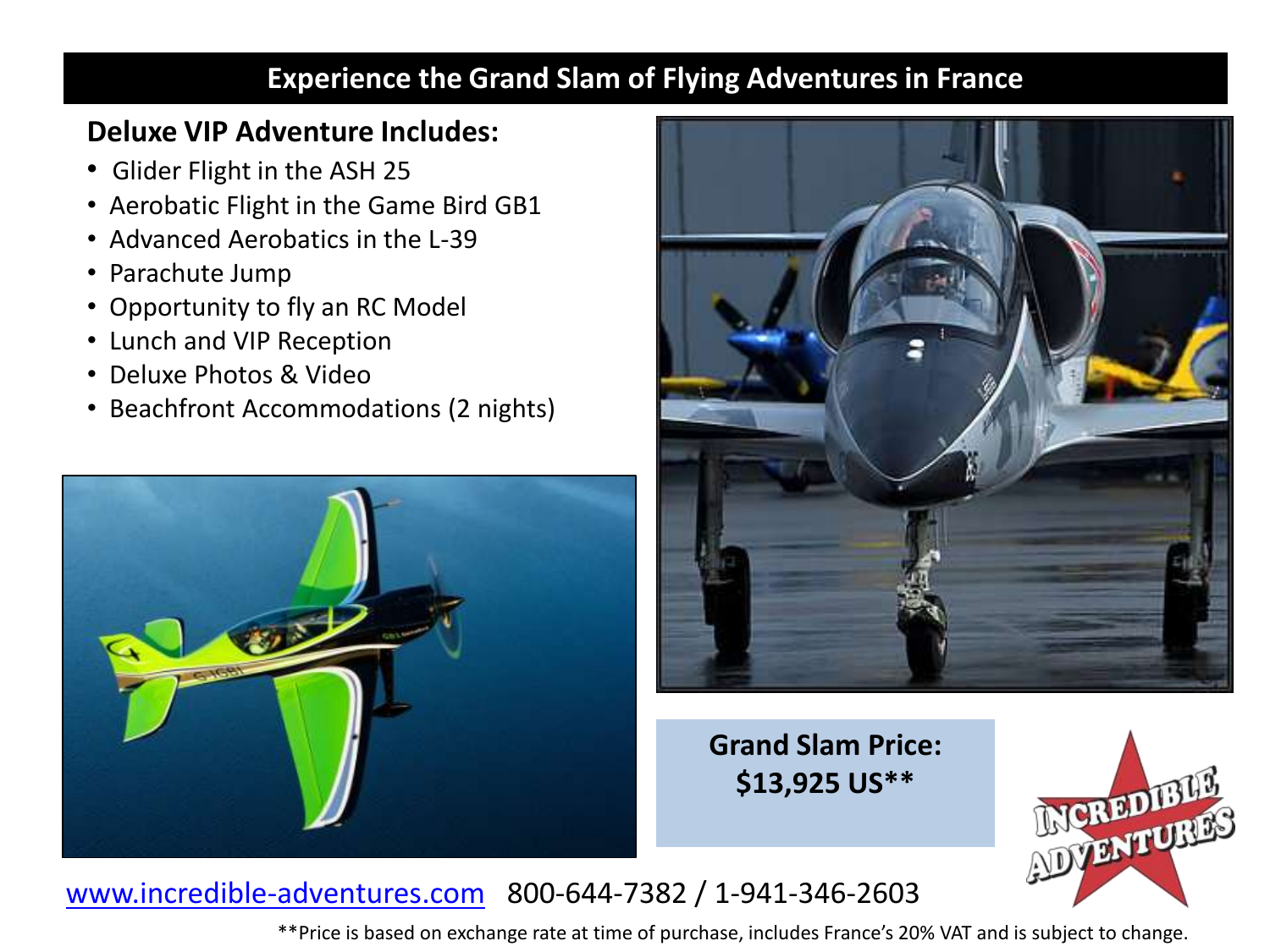#### **Featured Top Gun France Pilots**



#### **Benoit**

Commercial pilot with more than 1400 flight hours. Flight instructor, test pilot and air show aerobatic performer. Author of several flight safety documents.



#### **Francois**

Commercial airline pilot with more than 18,000 flight hours. Competes in aerobatics Two-time French Champion in Gliders

# **Airport Information**

Flights take off from Aerodrome de La Roche sur-Yon-Les Ajoncs, located near the sea on the western coast of France. The aerodrome is roughly a three-hour train ride from Paris. The closest international airport is about a 45-minute drive away, in the town of Nantes.

La Roche-sur-Yon has a population of about 55,000 and is the capital of Vendee. The town was founded by Napoleon and offers much to see and do.



**800-644-7382 or 941-346-2603 www.incredible-adventures.com**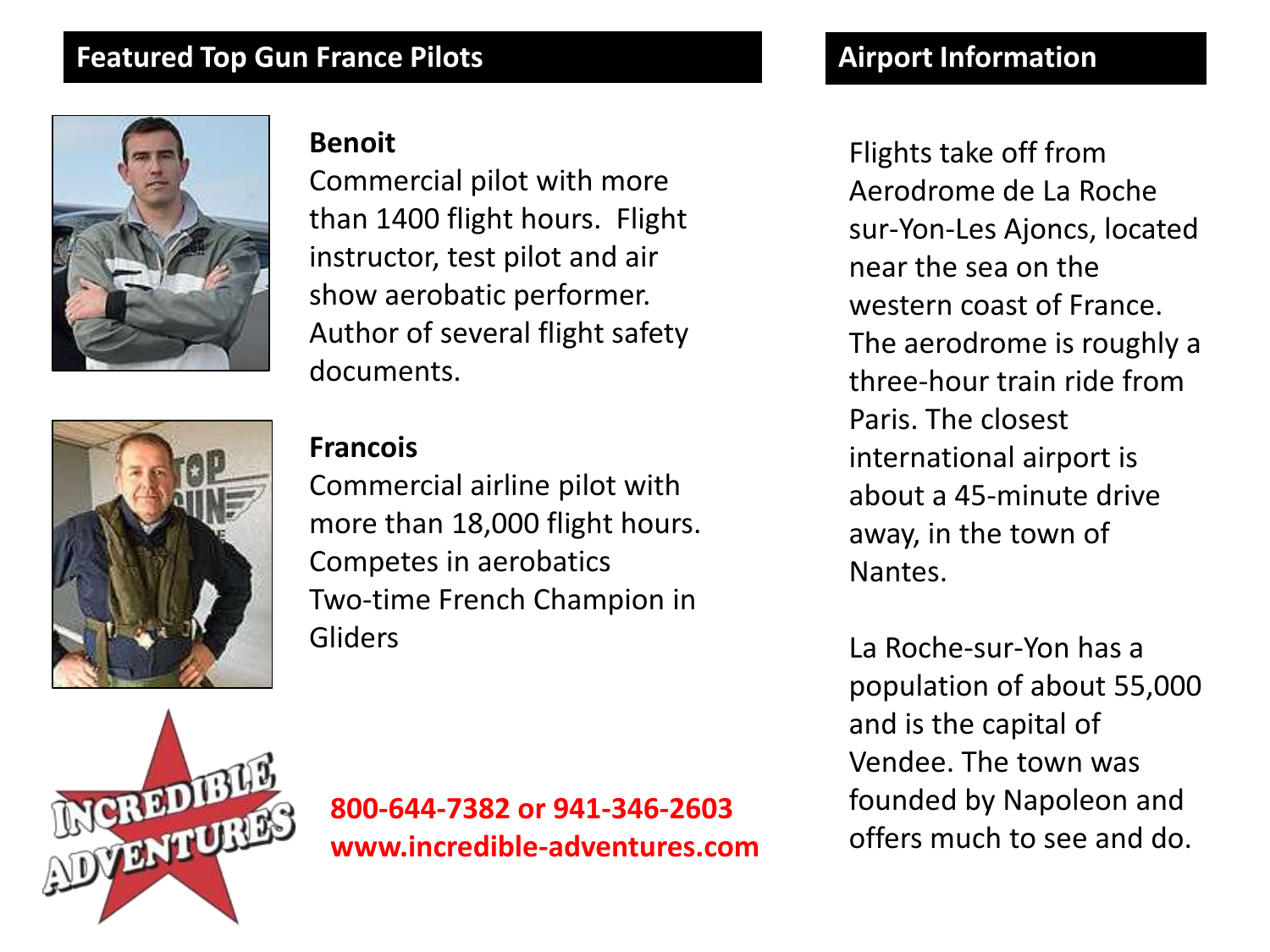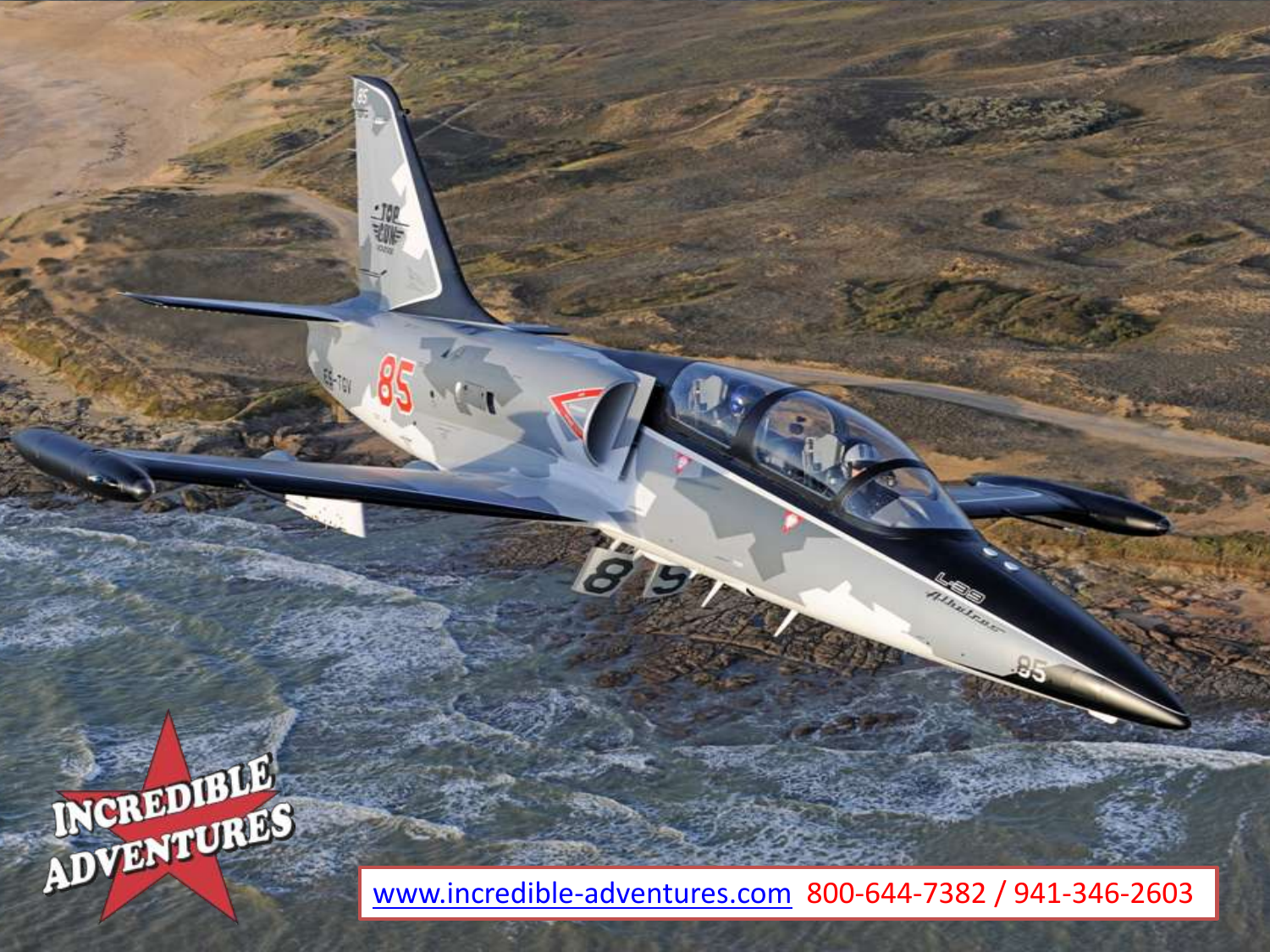## **The Planes**

#### **Extra 330 LX**

In the 1980's, champion aerobatic pilot Walter Extra set out to design the perfect competition aircraft. Today, the German company he started produces some of the world's most popular aerobatic aircraft. The Extra 330 LX is capable of withstanding +/- 10 g's.

#### **The Game Bird GB1**

The all-new German-designed and American built Game Bird is light, fast, easy to fly and purpose built for aerobatic performance. The Game Bird is rated to withstand +/- 10 g's.

## **The L-39 Albatros**

The Czech-made L-39 is a high-performance military jet trainer produced by Aero Vodochody. The single-engine, subsonic jet aircraft has been used by more than 30 air forces to prepare fighter pilots for air combat



**800-644-7382 or 941-346-2603 www.incredible-adventures.com**